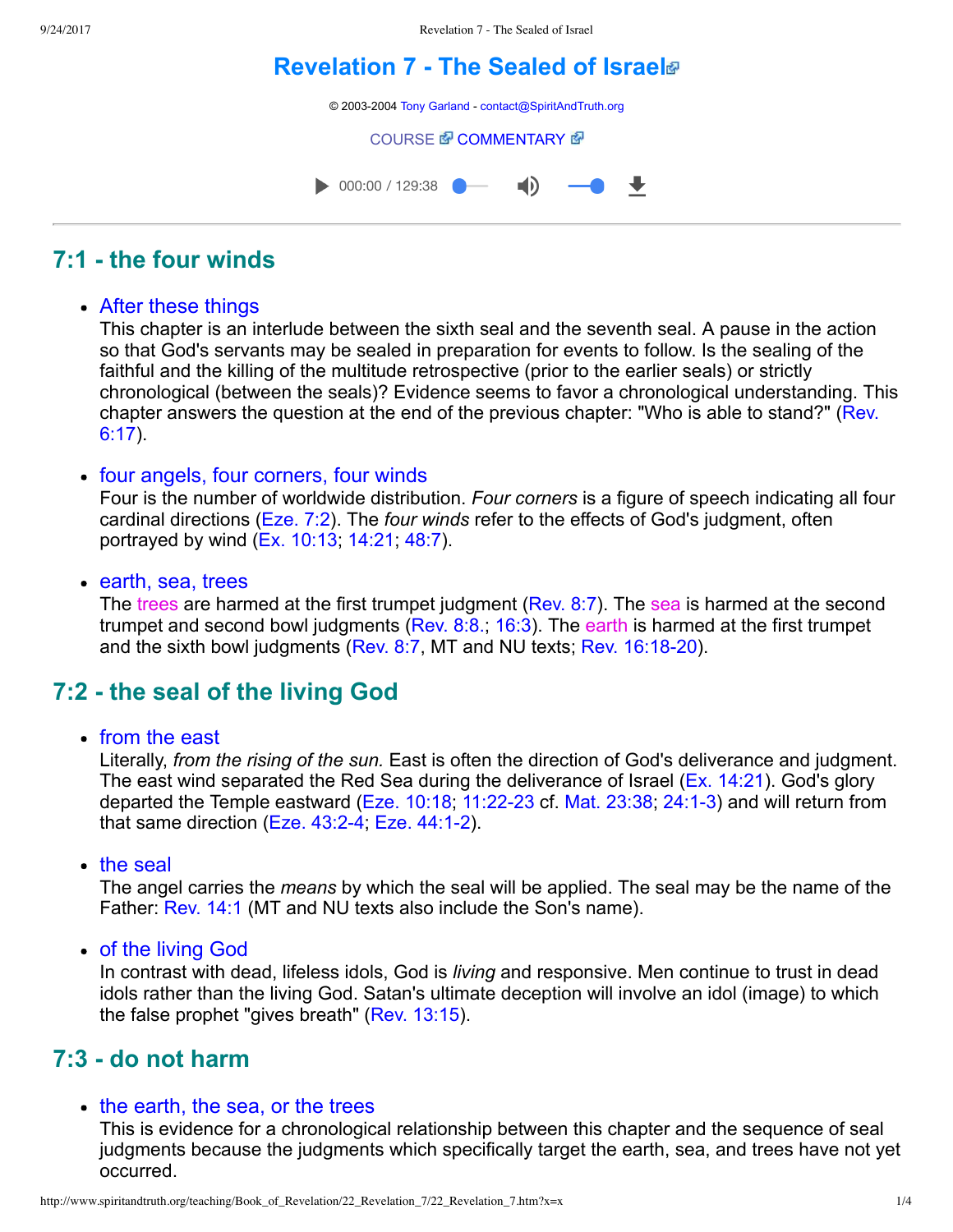#### • sealed the servants of God on their foreheads

Slaves were branded on their foreheads. Jesus promised the overcomer in the church at Philadelphia that He would "write on him My new name" [\(Rev. 3:12\)](http://www.spiritandtruth.org/bibles/nasb/b66c003.htm#Rev._C3V12). In a vision of Ezekiel's he saw the faithful of Jerusalem marked on their foreheads prior to the God's judgment falling on those without the mark [\(Eze. 9:56\)](http://www.spiritandtruth.org/bibles/nasb/b26c009.htm#Eze._C9V5). Satan will mimic God with his own mark in the days ahead (Rev. 13:16, 14:9-10).

#### • three categories of people during the Tribulation

1) The sealed Jews protected by God for ministry [\(Rev. 7:4;](http://www.spiritandtruth.org/bibles/nasb/b66c007.htm#Rev._C7V4) [14:1\)](http://www.spiritandtruth.org/bibles/nasb/b66c014.htm#Rev._C14V1).

2) Those who accept the mark of the beast and are doomed (Rev.  $13:16$ ,  $14:9-10$ ). They are not written in the *Book of Life* [\(Rev. 13:8;](http://www.spiritandtruth.org/bibles/nasb/b66c013.htm#Rev._C13V8) [17:8\)](http://www.spiritandtruth.org/bibles/nasb/b66c017.htm#Rev._C17V8).

3) Those who refuse the mark of the beast, many of whom are martyred [\(Rev. 20:4\)](http://www.spiritandtruth.org/bibles/nasb/b66c020.htm#Rev._C20V4).

# **7:4 - one hundred and forty-four thousand**

#### • who were sealed

The sealing is now completed. The seal denotes both *ownership* and *protection.* It may not be visible to men, but is visible to God, the angels, and demons [\(Rev. 9:4\)](http://www.spiritandtruth.org/bibles/nasb/b66c009.htm#Rev._C9V4). Analogous to the sealing of believers today by the Holy Spirit ([2Cor. 1:22](http://www.spiritandtruth.org/bibles/nasb/b47c001.htm#2Cor._C1V22); [Eph. 1:13](http://www.spiritandtruth.org/bibles/nasb/b49c001.htm#Eph._C1V13); [4:30](http://www.spiritandtruth.org/bibles/nasb/b49c004.htm#Eph._C4V30)).

#### • one hundred and forty-four thousand

This is a literal number describing the total from among the Jews that will be sealed. This is the continuation of the doctrine of the faithful Jewish remnant. Various groups want to dislodge the Jews from the plain teaching of Scripture and substitute themselves (Replacement Theology, Jehovah's Witnesses, British Israel). These are the "first fruits" from among the Jewish nation the believing Jewish remnant at the time of the tribulation.

#### of all the tribes of the children of Israel

Literally *sons of Israel.* Many interpreters attempt to make this the church! Question: If God wanted to describe literal Jews *what more* could He do to make that clear?! These are the first of "all Israel shall be saved" that Paul predicted in Romans 11:25-29.

• ten tribes lost?

Many mistakenly claim that ten of the twelve Jewish tribes are "lost." This is an unbiblical myth. The tribes existed in New Testament times. Judah: [Mat. 1:2;](http://www.spiritandtruth.org/bibles/nasb/b40c001.htm#Mat._C1V1) [Luke 3:26](http://www.spiritandtruth.org/bibles/nasb/b42c003.htm#Luke_C3V26); [Heb. 7:14](http://www.spiritandtruth.org/bibles/nasb/b58c007.htm#Heb._C7V14). Levi: [Luke 1:5.](http://www.spiritandtruth.org/bibles/nasb/b42c001.htm#Luke_C1V5) Asher: [Luke 2:36](http://www.spiritandtruth.org/bibles/nasb/b42c002.htm#Luke_C2V36) Benjamin: [Rom. 11:1](http://www.spiritandtruth.org/bibles/nasb/b45c011.htm#Rom._C11V1); [Php. 3:5.](http://www.spiritandtruth.org/bibles/nasb/b50c003.htm#Php._C3V5) All twelve tribes: [Mat. 19:28;](http://www.spiritandtruth.org/bibles/nasb/b40c019.htm#Mat._C19V28) [Luke 22:30;](http://www.spiritandtruth.org/bibles/nasb/b42c022.htm#Luke_C22V30) [Acts 26:7;](http://www.spiritandtruth.org/bibles/nasb/b44c026.htm#Acts_C26V7) [Jas. 1:1](http://www.spiritandtruth.org/bibles/nasb/b59c001.htm#Jas._C1V1); Rev. 7:4-8.

• omission of Dan and Ephraim

Dan and Ephraim may be omitted due to their participation in idolatry. Dan: Jdg. 18:19-30, 1K. 18:28-30. Ephraim: [1K. 12:29;](http://www.spiritandtruth.org/bibles/nasb/b11c012.htm#1K._C12V29) [Hos. 4:17.](http://www.spiritandtruth.org/bibles/nasb/b28c004.htm#Hos._C4V17)

# **7:9 a great multitude**

• after these things

May be an intentional chronological indicator. This great multitude is dependent upon the Jewish servants of the previous verses. The Jews are probably an incredible evangelistic force during the time of the end.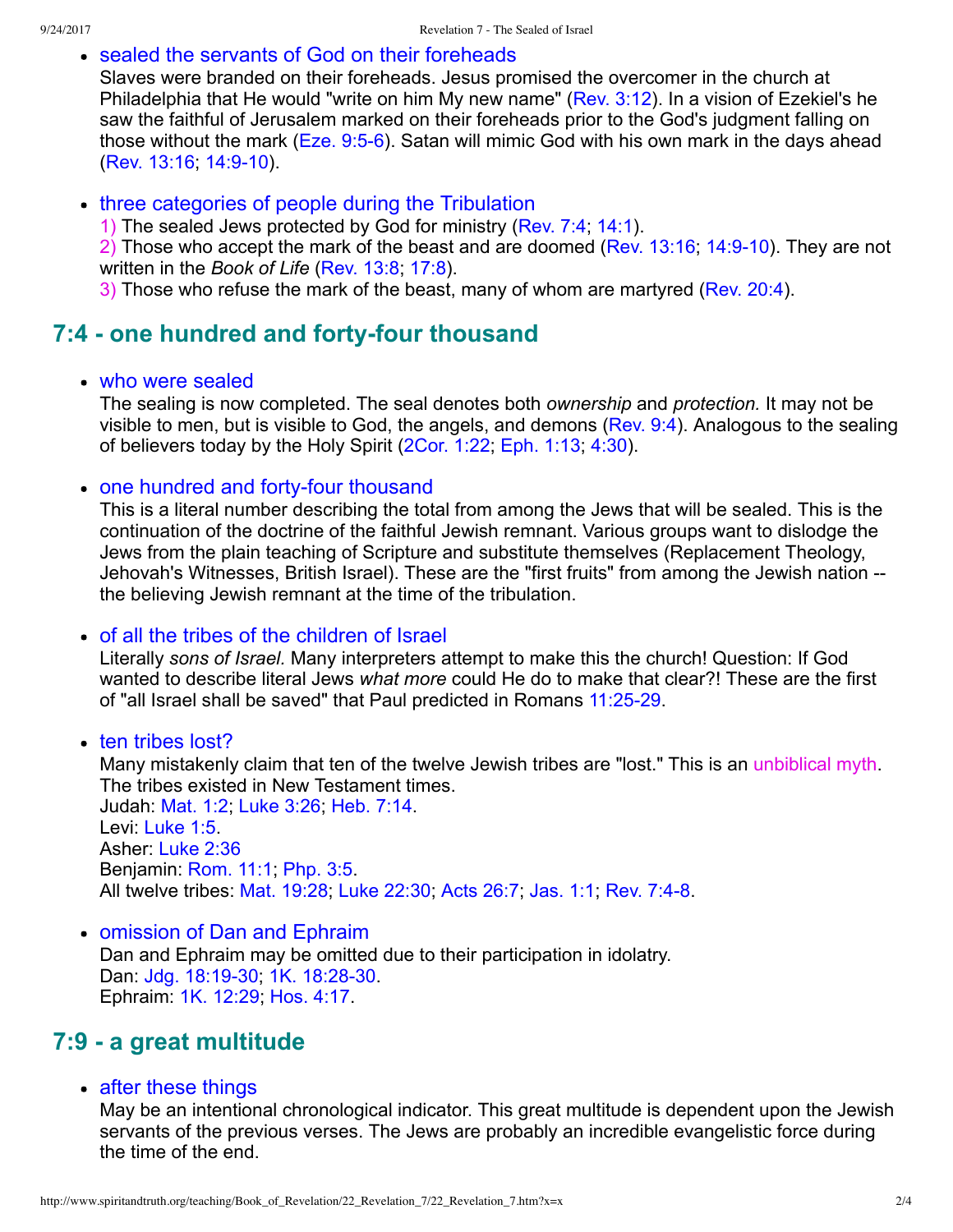- of all nations, tribes, peoples, and tonques Believers from every possible diverse background. Many of them probably martyrs [\(Rev. 13:15](http://www.spiritandtruth.org/bibles/nasb/b66c013.htm#Rev._C13V15); [17:6](http://www.spiritandtruth.org/bibles/nasb/b66c017.htm#Rev._C17V6)).
- palm branches

Associated with the Feast of Tabernacles (*Sukkoth* ). Symbolizing God's provision for Israel in the wilderness wandering (Lev.  $23:40-43$ ). Waved when Jesus rode into Jerusalem as King [\(John 12:13\)](http://www.spiritandtruth.org/bibles/nasb/b43c012.htm#John_C12V13). All nations will keep this feast in the Millennial Kingdom ([Zec. 14:16\)](http://www.spiritandtruth.org/bibles/nasb/b38c014.htm#Zec._C14V16). Here they are a sign of victory and God's provision.

### **7:10 - salvation belongs to God**

• salvation belongs to

The cry of the crowd when Jesus rode into Jerusalem as King "Hosanna to the Son of David! This petition of deliverance became a liturgical phrase denoting praise. " Salvation denotes both *deliverance* and *preservation* .

#### • to our God... and to the Lamb

There is no savior besides God [\(Isa. 43:11](http://www.spiritandtruth.org/bibles/nasb/b23c043.htm#Isa._C43V11)). Zecharias prophesied about Jesus as "a horn of salvation" (Luke 1:69-70). This salvation is by means of the death of the Lamb, Jesus Christ [\(Rev. 5:9\)](http://www.spiritandtruth.org/bibles/nasb/b66c005.htm#Rev._C5V9). This is why "there is no other name under heaven given among men by which we must be saved." [\(Acts 4:12](http://www.spiritandtruth.org/bibles/nasb/b44c004.htm#Acts_C4V12)). The Son is worshiped equally with the Father ([John 5:23](http://www.spiritandtruth.org/bibles/nasb/b43c005.htm#John_C5V23)) !

### **7:14 the great tribulation**

- the ones who come out *Ercho'menoi*, present tense - they are *continually* coming out, many undoubtedly as a result of martyrdom.
- the great tribulation

Literally, *the tribulation, the great [one]*. This is the unique period which was predicted by Jesus (Mat.  $24:21$ ) from which the Church will be spared (Rev.  $3:10$ ). This time will be especially difficult for Jewish believers [\(Jer. 30:7;](http://www.spiritandtruth.org/bibles/nasb/b24c030.htm#Jer._C30V7) [Dan. 12:2](http://www.spiritandtruth.org/bibles/nasb/b27c012.htm#Dan._C12V1), [7;](http://www.spiritandtruth.org/bibles/nasb/b27c012.htm#Dan._C12V7) Mat. 24:16-20). See the lesson where we discuss [Related Passages and Themes.](http://www.spiritandtruth.org/teaching/Book_of_Revelation/09_introduction/index.htm) See the lesson where we discuss [The Rapture](http://www.spiritandtruth.org/teaching/Book_of_Revelation/19_revelation_4/index.htm).

### **7:15 He will dwell among them**

dwell among them

 "Dwell" is *skeno'sei* meaning "to live or camp in a tent". It carries the idea of *overspreading* for protection..

### **7:16 neither hunger nor thirst**

• They shall neither hunger nor thirst They no doubt suffered great physical deprivation during this time of persecution and judgment. This may include famine, thirst, and heat associated with judgments both before and after the time of the vision shown John in this chapter (Rev.  $6.5-6$ , Rev.  $8.10-11$ , Rev.  $16.8-9$ ).

### **7:17 the Lamb will shepherd them**

• the Lamb... will shepherd them Many will suffer at the hand of the worthless shepherd ( $\text{Zec. } 11:15-17$ ), but now they are led by